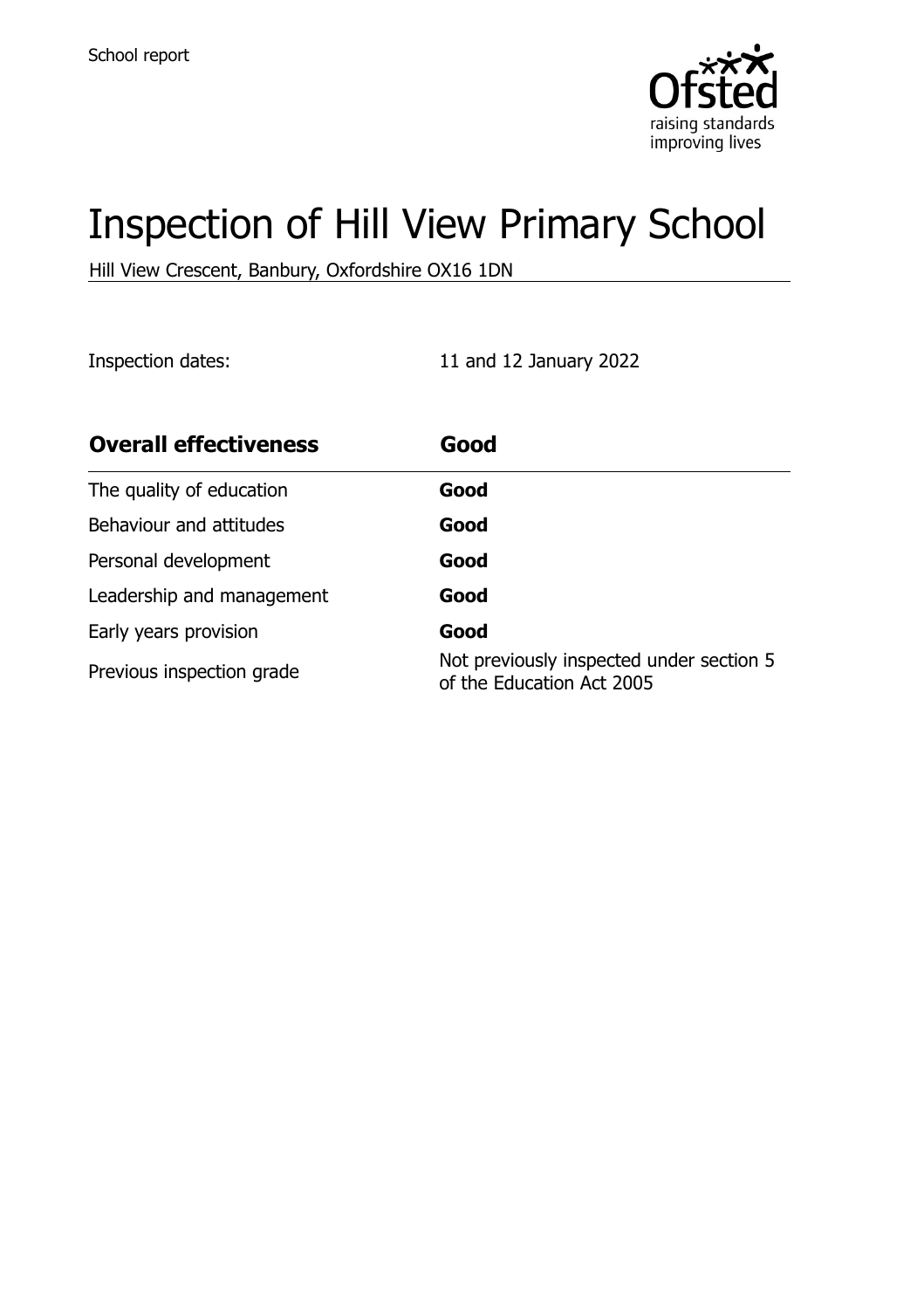

### **What is it like to attend this school?**

This is a school that places pupils' well-being at the heart of all that it does. Pastoral care is strong. As a result, pupils feel safe and supported by the staff. Pupils describe the way that staff are always there to support them.

Everyone is welcomed and the school is a happy community. Most pupils behave sensibly and respectfully. Staff provide effective support for any pupils who need help to manage their behaviour and emotions. Bullying or unkind behaviours are never tolerated. Everyone is encouraged to show kindness.

Leaders and staff live by the trust's motto to bring out 'the best in everyone'. They are ambitious for every pupil to be a confident, successful learner and to benefit from a well-rounded education. Pupils value the many opportunities to enrich their learning through visits and extra activities. They enjoy school and like the way their teachers make learning interesting. Music and singing are a particular highlight of the week.

Parents and carers speak highly of the school and leaders' work to support them and their children. One parent, typical of many, commented, 'The curriculum is rich and varied, but what is most impressive is their care and support for the whole child.'

#### **What does the school do well and what does it need to do better?**

Courageous, determined leadership has steered this school community exceptionally well through the challenges of the COVID-19 pandemic. Staff are full of praise for leaders' work. Many say that they would not want to work anywhere else. Leaders' work to engage and support parents is exemplary. For example, they have developed the 'community bungalow' and provide adult education for parents.

Leaders have implemented a consistent approach to teaching reading. Staff get phonics under way as soon as possible in Reception. Up-to-date training ensures that staff are confident and proficient in teaching phonics. Pupils' books are matched to what they have learned. Leaders and staff are aware of the impact of the COVID-19 pandemic. The disruption to pupils' education has set back some pupils' reading. As a result, they are behind the expected stage in the school's phonics programme. Leaders are rightly focusing sharply on helping these pupils to recover lost ground. This is typically through tutoring and extra support.

Throughout the school, pupils make steady gains in their reading. Teachers use wide-ranging texts to help pupils build their knowledge and enjoyment of reading. These texts form the backbone of the English curriculum. However, leaders have not identified precisely enough the step-by-step reading knowledge that pupils in key stage 2 need to learn. They have also not given enough focus to developing pupils' handwriting. This is particularly so for pupils with special educational needs and/or disabilities (SEND). As a result, pupils are not developing this aspect of their writing well enough.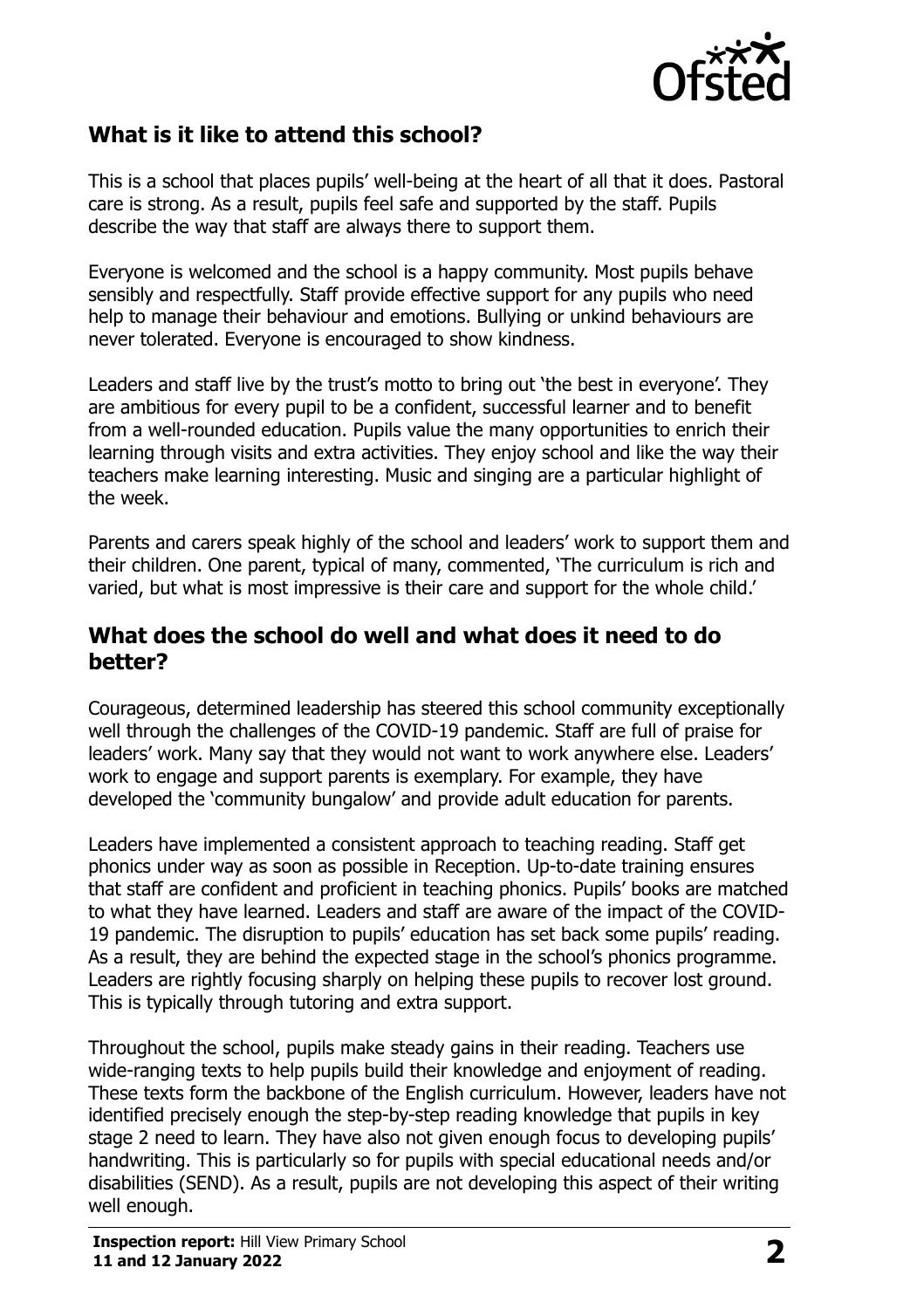

The school's curriculum is carefully considered and sequenced. Content is revisited to help pupils secure important knowledge. Mathematics is particularly well thought out. This supports pupils well in developing their mathematical understanding and fluency. The music curriculum is ambitious and is a strength of the school.

The school is inclusive and leaders have high ambitions for pupils with SEND. They have a strong moral purpose, ensuring that these pupils get the help that they need. Leaders work closely with early years staff to identify children's needs from the outset. Where necessary, they promptly put in a raft of support. This includes special programmes to help children to overcome language and communication difficulties.

Teachers use their good subject knowledge to explain new content well to pupils. They model vocabulary clearly and engage pupils positively in discussions. Teachers check how pupils are doing and identify any learning gaps. On the whole, teachers design activities to match the school's curriculum. However, this is not always the case in some subjects in the wider curriculum. This is because activities do not focus well enough on what pupils need to know. Sometimes, these limit pupils' responses, particularly for pupils with SEND. This means that pupils are not building on previous knowledge as well as they could.

Classrooms are generally settled, calm environments for learning. Staff foster warm, nurturing relationships with pupils in their care. Most pupils work with positive attitudes, responding well to their teachers' high expectations.

The school's provision for personal development is a distinctive feature of the school's work. The curriculum for relationships and sex education and health education is of high quality. Pupils learn about equality and the importance of valuing and respecting everyone, whatever their beliefs or background.

Governance is strong and lines of accountability are clearly defined. Staff and governors benefit from trust-wide training and the opportunity to share good practice.

### **Safeguarding**

The arrangements for safeguarding are effective.

There is a very strong culture of safeguarding at this school. Staff know pupils very well and are highly alert to the slightest concern. Leaders understand local risks and work in close partnership with safeguarding partners. They make sure that pupils and families get the help that they need. Leaders do all they can to keep pupils safe. Record-keeping is thorough and systematic. Staff know the vital role they play in safeguarding pupils and fulfil their responsibilities very well.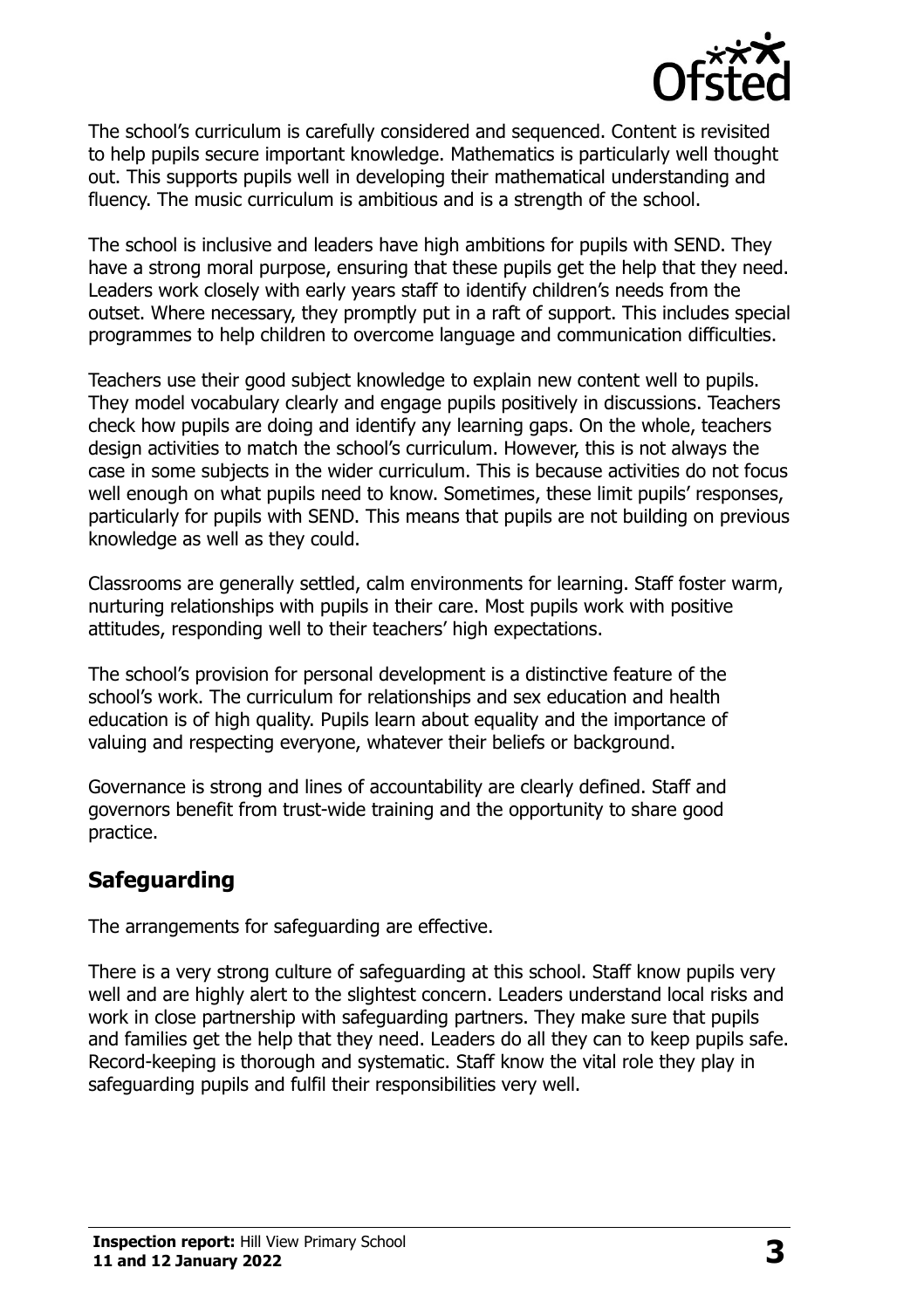

## **What does the school need to do to improve?**

#### **(Information for the school and appropriate authority)**

- During the COVID-19 pandemic, some younger pupils lost ground in reading and are behind the expected stage in the school's phonics programme. Leaders need to continue their sharp focus on helping these pupils to catch up as quickly as possible.
- Leaders have not identified precisely enough the step-by-step knowledge that builds towards the curriculum goals in the key stage 2 reading curriculum. This risks pupils not building their knowledge securely enough. Leaders need to identify more precisely the component knowledge that pupils need to learn.
- Leaders have not ensured that there is enough focus on pupils' handwriting, particularly for pupils with SEND. As a result, this aspect of pupils' writing is not developing well enough. Leaders need to ensure that greater focus and attention are given to this aspect of the writing curriculum.
- In some foundation subjects, activities are not always well matched to the intended curriculum. Some activities limit pupils' responses, particularly for pupils with SEND. Pupils are therefore not building their knowledge as securely as they could. Leaders need to ensure that learning activities are consistently well matched to the intended learning and reflect the school's ambitious curriculum.

#### **How can I feed back my views?**

You can use [Ofsted Parent View](http://parentview.ofsted.gov.uk/) to give Ofsted your opinion on your child's school, or to find out what other parents and carers think. We use information from Ofsted Parent View when deciding which schools to inspect, when to inspect them and as part of their inspection.

The Department for Education has further quidance on how to complain about a school.

If you are the school and you are not happy with the inspection or the report, you can [complain to Ofsted.](http://www.gov.uk/complain-ofsted-report)

### **Further information**

You can search for [published performance information](http://www.compare-school-performance.service.gov.uk/) about the school.

In the report, '[disadvantaged pupils](http://www.gov.uk/guidance/pupil-premium-information-for-schools-and-alternative-provision-settings)' refers to those pupils who attract government pupil premium funding: pupils claiming free school meals at any point in the last six years and pupils in care or who left care through adoption or another formal route.

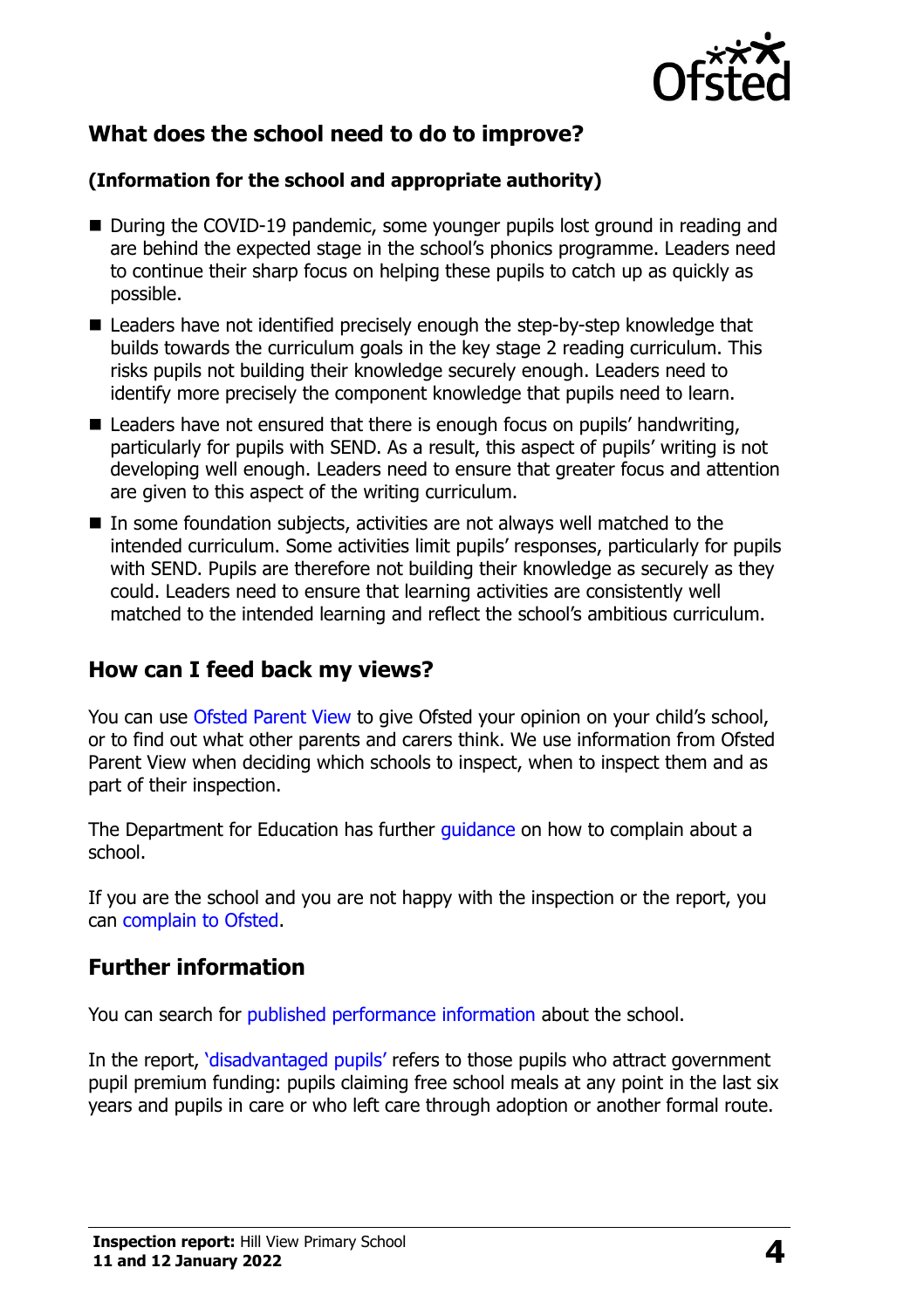

### **School details**

| Unique reference number             | 145094                        |
|-------------------------------------|-------------------------------|
| <b>Local authority</b>              | Oxfordshire                   |
| <b>Inspection number</b>            | 10212118                      |
| <b>Type of school</b>               | Primary                       |
| <b>School category</b>              | Academy converter             |
| Age range of pupils                 | 3 to 11                       |
| <b>Gender of pupils</b>             | Mixed                         |
| Number of pupils on the school roll | 486                           |
| <b>Appropriate authority</b>        | Board of trustees             |
| <b>Chair of trust</b>               | <b>Yasmin Bevan</b>           |
| <b>Headteacher</b>                  | <b>Claire Ferens</b>          |
| Website                             | https://hillview-school.co.uk |
| Date of previous inspection         | Not previously inspected      |

### **Information about this school**

- Hill View Primary School is one of over 70 schools in the United Learning Trust. The school converted to become an academy school and joined the trust in October 2017. When its predecessor school, with the same name, was last inspected it was judged to be good.
- The board of trustees has delegated some strategic responsibilities to the school's local governing body. This is set out in the trust's scheme of delegation. The school is supported by trust leaders, including the regional director of education.
- A very small number of pupils attend an alternative provider, Meadowbrook College, on a part-time basis.

# **Information about this inspection**

The inspectors carried out this inspection under section 5 of the Education Act 2005.

This was the first routine inspection the school had received since the COVID-19 pandemic began. Inspectors discussed the impact of the pandemic with leaders, and have taken that into account in their evaluation.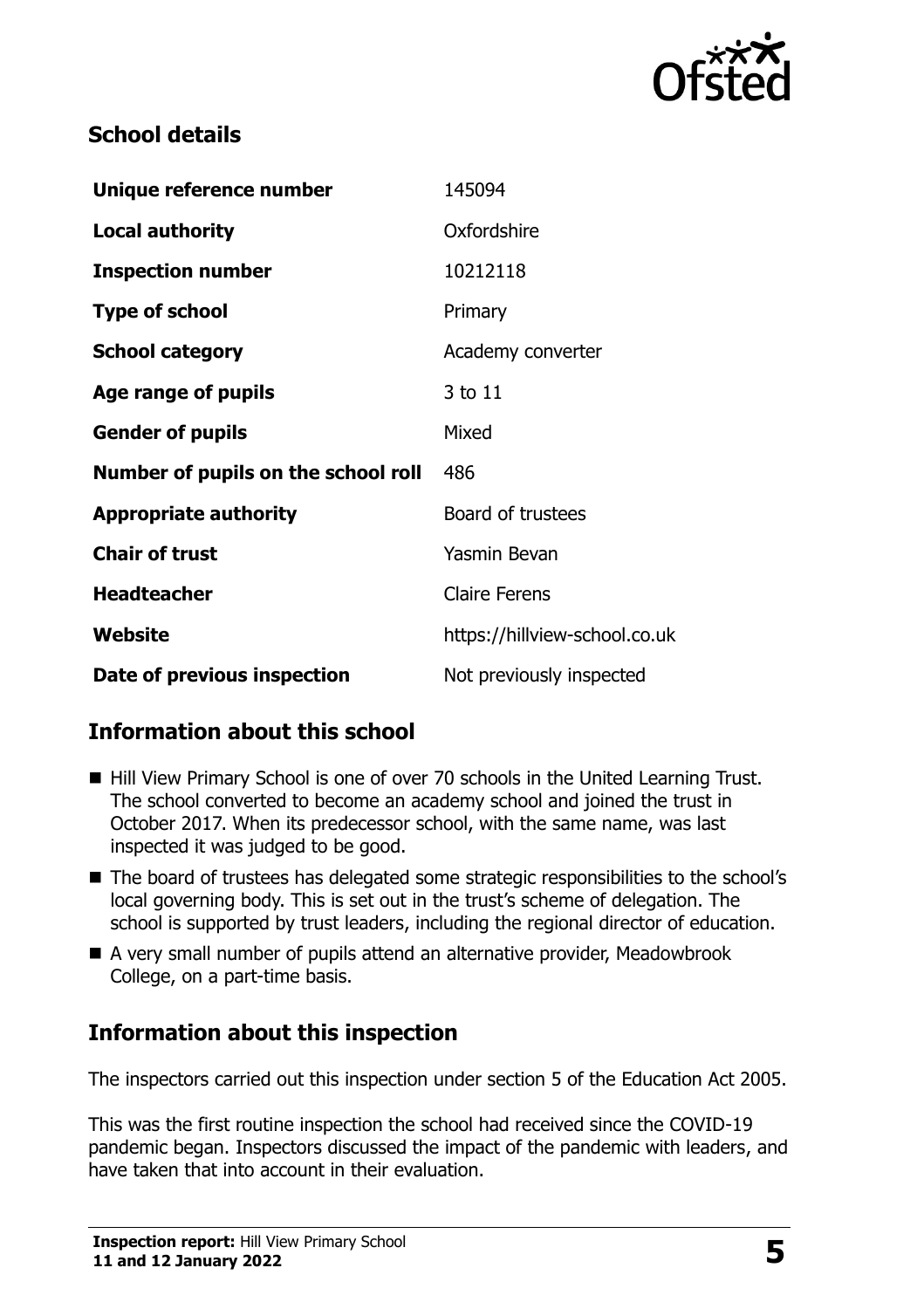

- Inspectors carried out deep dives in the following subjects: reading, mathematics, geography, religious education and music. They discussed the curriculum with leaders, staff and pupils, sampled pupils' work, listened to pupils read and visited lessons.
- Inspectors visited lessons and sampled curriculum planning and pupils' work in other subjects, including history, science and English.
- Inspectors met with the headteacher and other senior leaders, including the leader with responsibility for SEND. They also met with teachers who have recently joined the profession.
- $\blacksquare$  The lead inspector met with a trustee and three members of the local governing body, including the chair of governors.
- The lead inspector held a discussion with the trust's regional director of education.
- To inspect safeguarding, inspectors reviewed procedures and considered a wide range of documents and safeguarding records. The lead inspector met with the school's designated safeguarding lead, and inspectors spoke with staff and pupils.
- An inspector held a telephone discussion with the headteacher at the alternative provision.
- Inspectors considered parents' views through the responses to Ofsted's online survey, Parent View, and parents' written responses. An inspector also spoke with some parents at the end of the school day and held telephone discussions with two parents.
- Inspectors took into account pupils' responses to Ofsted's pupil survey and met with pupils to discuss their views of the school. They talked with pupils during lessons and at other times of the day, including during lunchtimes.
- Inspectors considered the views of staff during meetings with them and took into account their responses to Ofsted's confidential staff survey.

#### **Inspection team**

Sue Cox, lead inspector **Her Majesty's Inspector** James Broadbridge **Her Majesty's Inspector** Lizzie Jeanes **Calculates** Controller Controller Controller Controller Controller Controller Controller Controller